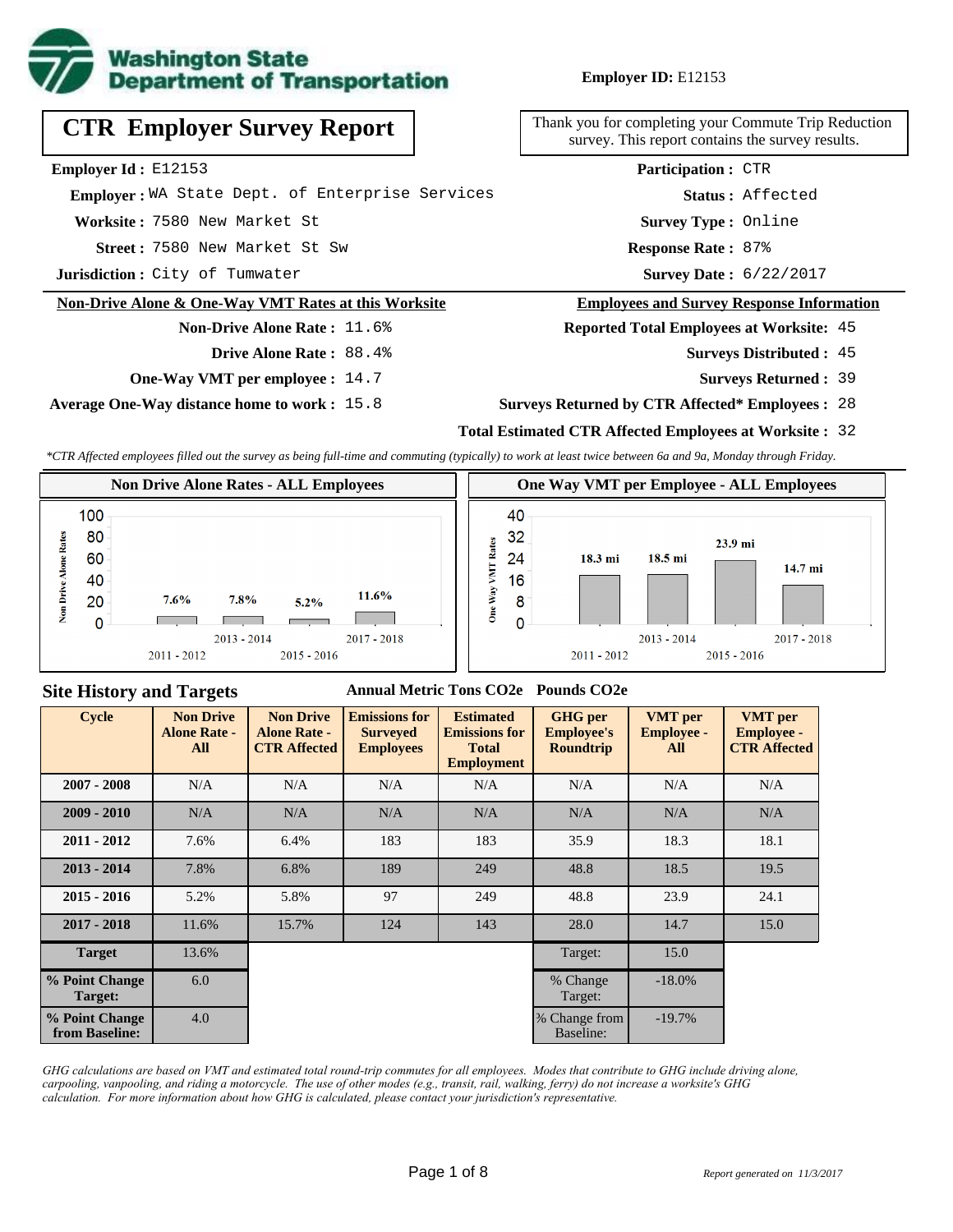# **Washington State<br>Department of Transportation**

## **Commute Trips By Mode - All Employees**

**Q.4: Last week, what type of transportation did you use each day to commute TO your usual work location? (Mode used for the longest distance.)**



*\* Motorcycle-1 is now included in Drive Alone and Motorcycle-2 is included in Carpool. Information about these trips is still available by request.*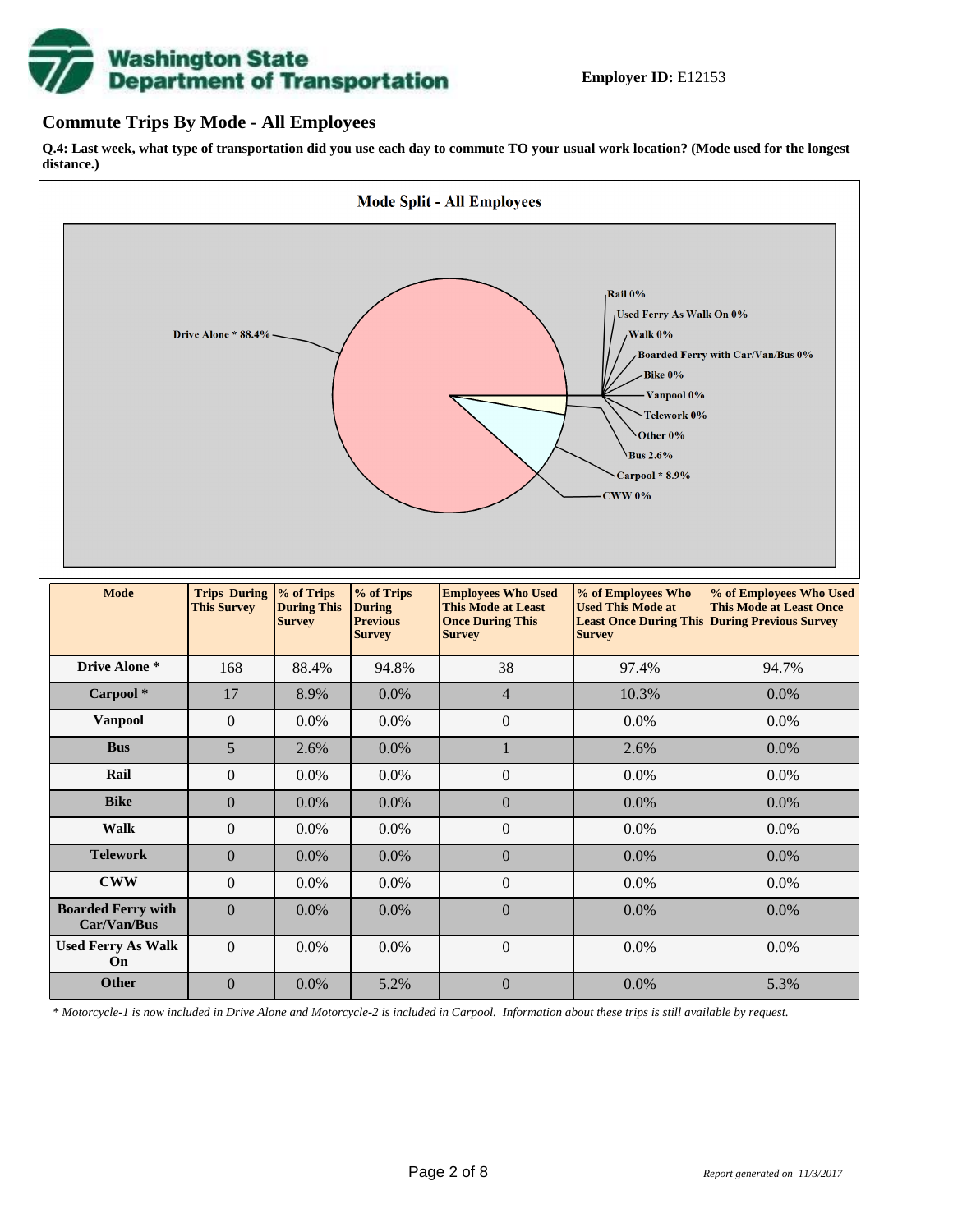

## **Commute Trips By Mode - Affected Employees**

**Q.4: Last week, what type of transportation did you use each day to commute TO your usual work location? (Mode used for the longest distance.)**



*\* Motorcycle-1 is now included in Drive Alone and Motorcycle-2 is included in Carpool. Information about these trips is still available by request.*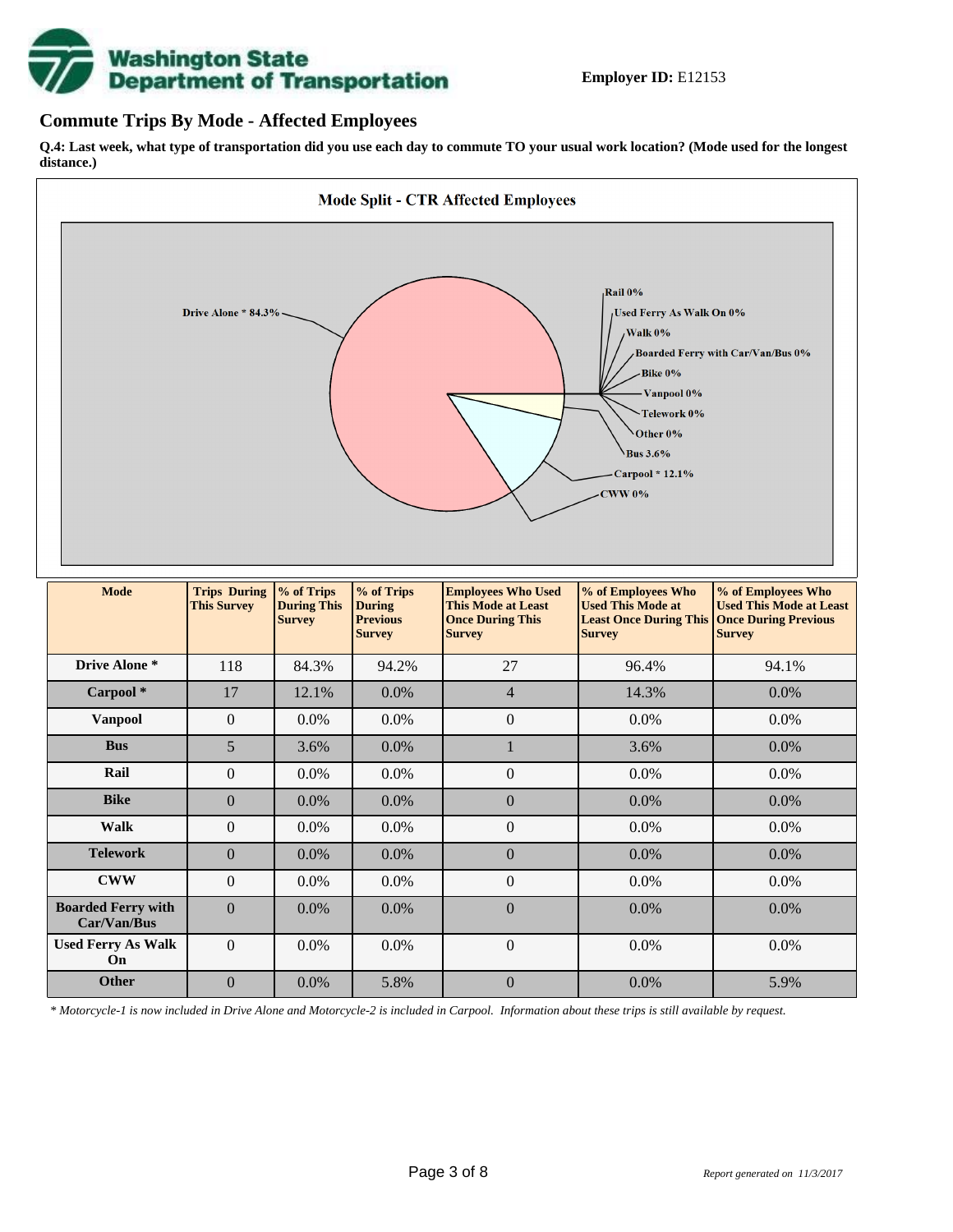

# **Alternative Modes - Number of Employees Who Used a Non-Drive Alone Mode:**

| <b>Non-Drive Alone</b><br><b>Number Of Days</b> | Exactly this $#$ of<br><b>Employees</b> | <b>Exactly this % of</b><br><b>Employees</b> | At least # of<br><b>Employees</b> | At least % of<br>employees |
|-------------------------------------------------|-----------------------------------------|----------------------------------------------|-----------------------------------|----------------------------|
| 0 Day                                           | 34                                      | 87%                                          | 39                                | 100%                       |
| 1 Days                                          |                                         | 3%                                           | 5                                 | 13%                        |
| 2 Days                                          | 0                                       | 0%                                           | 4                                 | 10%                        |
| 3 Days                                          | $\theta$                                | 0%                                           | $\overline{4}$                    | 10%                        |
| 4 Days                                          | $\Omega$                                | 0%                                           | 4                                 | 10%                        |
| 5 Days                                          | 3                                       | 8%                                           | 4                                 | 10%                        |
| <b>6 or More Days</b>                           |                                         | 3%                                           |                                   | 3%                         |

## **Count by Occupancy of Carpools and Vanpools**

**Q.4 If you used a carpool or vanpool as part of your commute, how many people (age 16 or older) are usually in the vehicle?**

| <b>Ridesharing Occupancy</b> | <b>Mode</b> | <b>Response Count</b> |
|------------------------------|-------------|-----------------------|
| $2*$                         | Carpool     | 17                    |
| 3                            | Carpool     | $\overline{0}$        |
| 4                            | Carpool     | $\boldsymbol{0}$      |
| 5                            | Carpool     | $\boldsymbol{0}$      |
| >5                           | Carpool     | $\boldsymbol{0}$      |
| $<$ 5                        | Vanpool     | $\overline{0}$        |
| 5                            | Vanpool     | $\overline{0}$        |
| 6                            | Vanpool     | $\boldsymbol{0}$      |
| 7                            | Vanpool     | $\boldsymbol{0}$      |
| 8                            | Vanpool     | $\overline{0}$        |
| 9                            | Vanpool     | $\overline{0}$        |
| 10                           | Vanpool     | $\overline{0}$        |
| 11                           | Vanpool     | $\boldsymbol{0}$      |
| 12                           | Vanpool     | $\boldsymbol{0}$      |
| 13                           | Vanpool     | $\boldsymbol{0}$      |
| 14                           | Vanpool     | $\overline{0}$        |
| >14                          | Vanpool     | $\boldsymbol{0}$      |

\* Motorcycle-2 counted with Carpool-2 for this table.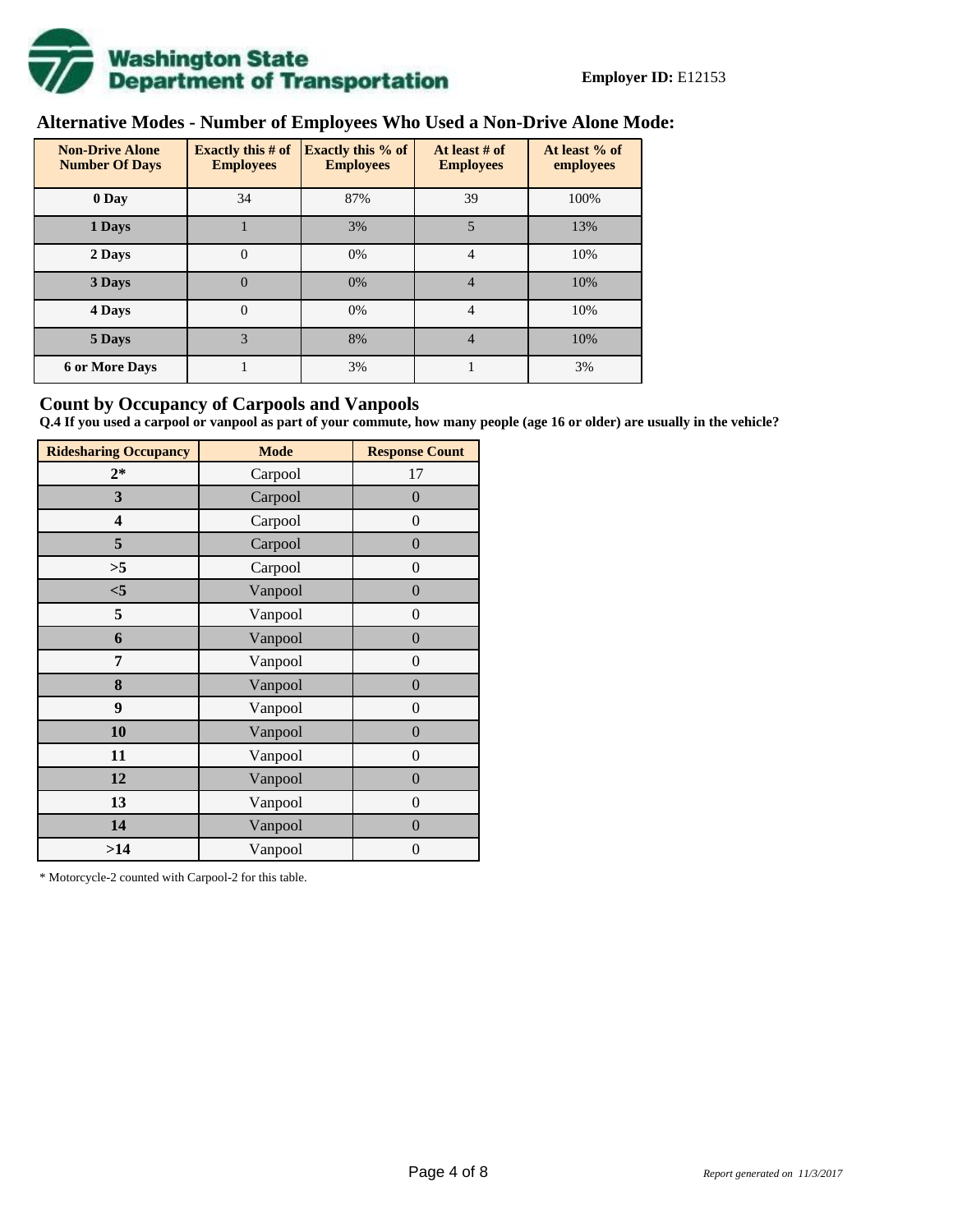

# **Reported Work Schedule - All Employees**

**Q.8 Which of the following best describes your work schedule?**

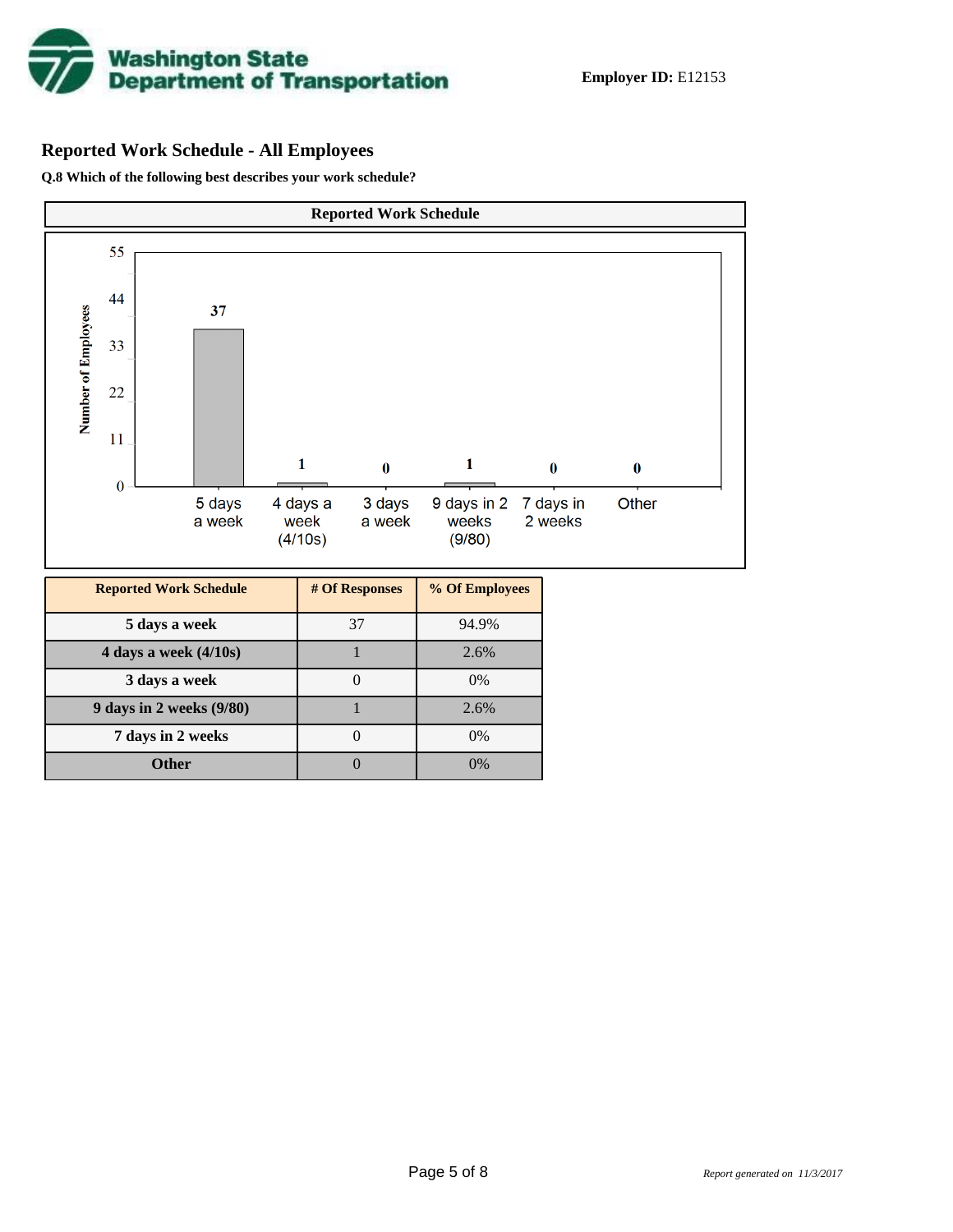

## **Parking and Telework**

**Q.9: On the most recent day that you drove alone to work, did you pay to park? (Mark "yes" if you paid that day, if you prepaid, if you are billed later, or if the cost of parking is deducted from your paycheck.)**



**Q.10: How many days do you typically telework?**

| <b>Telework Frequency</b>           | # of Responses | % of Responses |
|-------------------------------------|----------------|----------------|
| No Answer/Blank                     |                | $0.0\%$        |
| I don't telework                    | 34             | 87.2%          |
| Occasionally, on an as-needed basis | 5              | 12.8%          |
| 1-2 days/month                      |                | $0.0\%$        |
| 1 day/week                          |                | $0.0\%$        |
| 2 days/week                         |                | $0.0\%$        |
| 3 days/week                         |                | $0.0\%$        |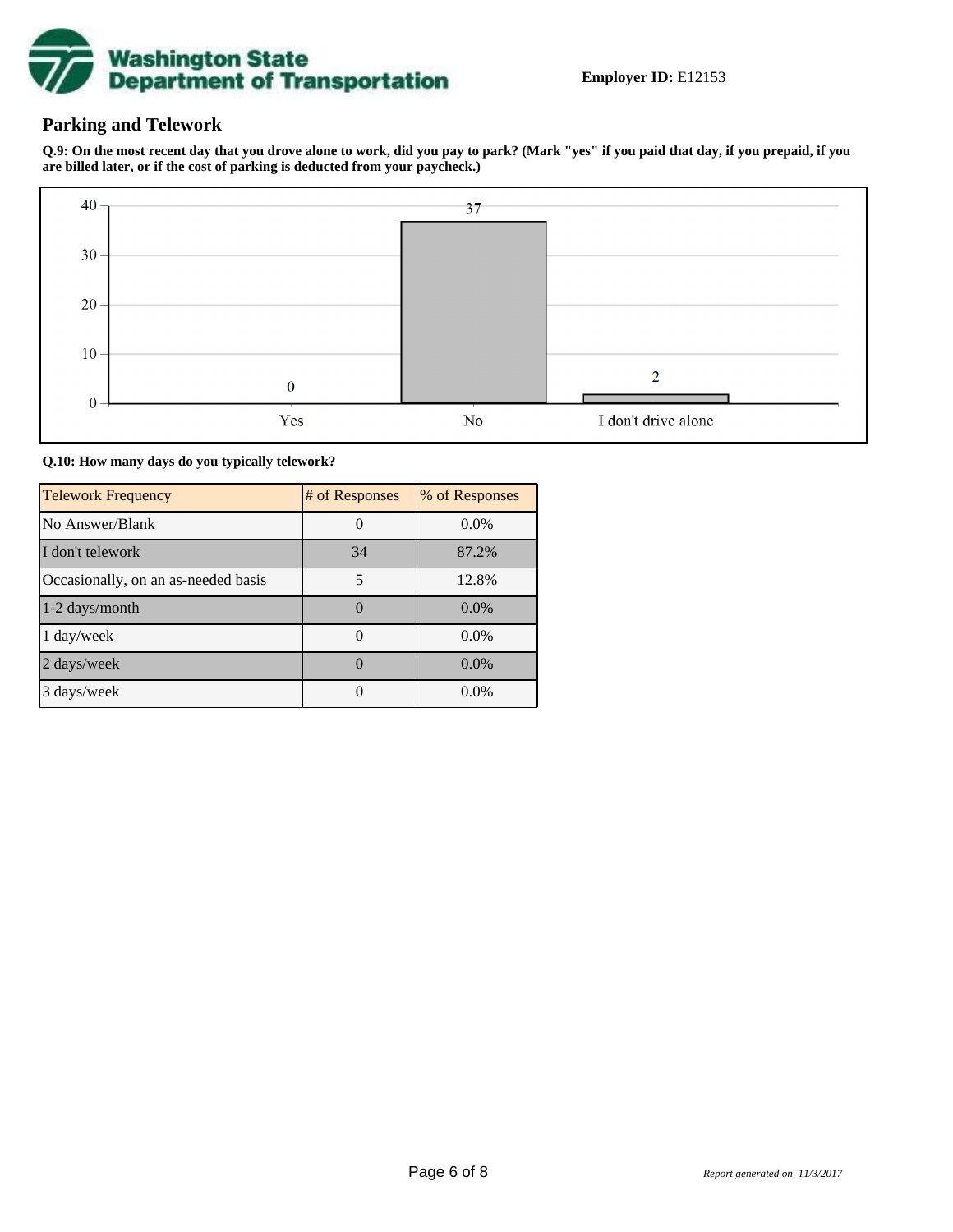

## **Reasons for driving alone to work/not driving alone to work**

**Q11. When you do not drive alone to work, what are the three most important reasons?**

| <b>Question Text</b>                                           | # of Responses | % of Responses |
|----------------------------------------------------------------|----------------|----------------|
| To save money                                                  | 13             | 21.3%          |
| Other                                                          | 13             | 21.3%          |
| Environmental and community benefits                           | 9              | 14.8%          |
| Free or subsidized bus, train, vanpool pass or fare benefit    | 8              | 13.1%          |
| Financial incentives for carpooling, bicycling or walking.     | 6              | 9.8%           |
| I have the option of teleworking                               | 3              | 4.9%           |
| Driving myself is not an option                                | 3              | 4.9%           |
| Emergency ride home is provided                                | 3              | 4.9%           |
| Personal health or well-being                                  | $\overline{2}$ | 3.3%           |
| Cost of parking or lack of parking                             |                | 1.6%           |
| To save time using the HOV lane                                | $\Omega$       | $0.0\%$        |
| I receive a financial incentive for giving up my parking space | $\Omega$       | 0.0%           |
| Preferred/reserved carpool/vanpool parking is provided         | $\theta$       | $0.0\%$        |

#### **Q12. When you drive alone to work, what are the three most important reasons?**

| <b>Question Text</b>                                      | # of Responses | % of Responses |
|-----------------------------------------------------------|----------------|----------------|
| I like the convenience of having my car                   | 27             | 28.7%          |
| Riding the bus or train is inconvenient or takes too long | 20             | 21.3%          |
| Family care or similar obligations                        | 16             | 17.0%          |
| <b>Other</b>                                              | 15             | 16.0%          |
| My commute distance is too short                          | 8              | 8.5%           |
| Bicycling or walking isn't safe                           | $\overline{4}$ | 4.3%           |
| I need more information on alternative modes              | $\mathfrak{D}$ | 2.1%           |
| My job requires me to use my car for work                 |                | 1.1%           |
| There isn't any secure or covered bicycle parking         |                | 1.1%           |